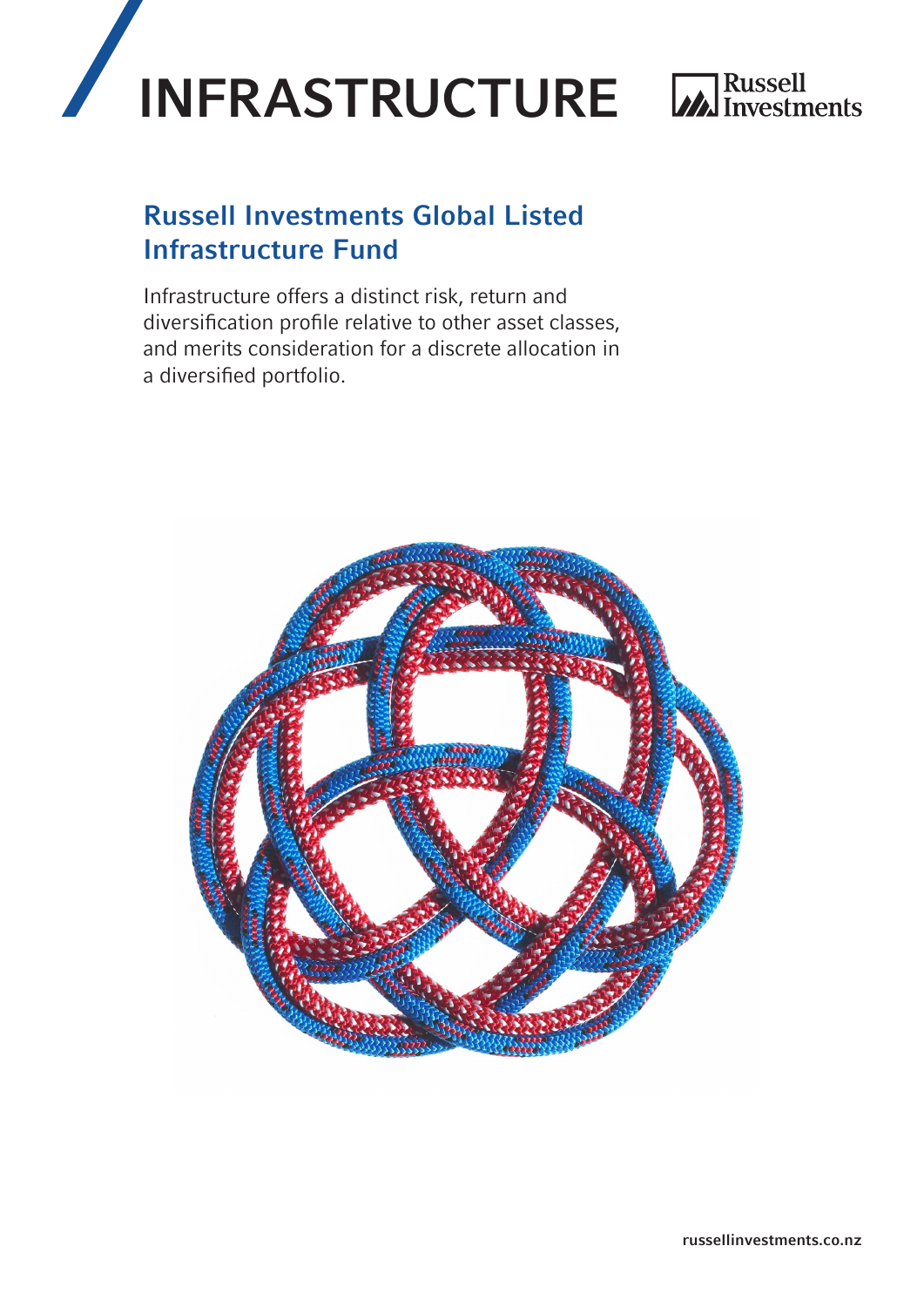# Russell Investments Global Listed Infrastructure Fund

### Infrastructure investment can be defined as investment in assets that provide services essential for a functioning economy.

The Russell Investments Global Listed Infrastructure Fund provides diversified exposure to a portfolio of long-term listed infrastructure assets, using specialist investment managers and strategies.

Demand for these services from infrastructure assets is often inelastic to price changes and these investments can therefore provide predictable and sustainable returns.

Available via a tax efficient PIE structure with underlying investments held directly, the fund is fully hedged to NZD and offers both developed and emerging market exposure.

### Fund information

| <b>Inception Date</b> | <b>Benchmark</b>                                                             | <b>Portfolio Manager</b> | <b>Expected Tracking Error</b> |
|-----------------------|------------------------------------------------------------------------------|--------------------------|--------------------------------|
| 16-Mar-2022           | S&P Global Infrastructure Patrick Nikodem<br>Index (\$NZ Hedged) (Net<br>TR) |                          | $4\%$ p.a.                     |

| <b>Legal Structure</b> | <b>Management Fee</b> | <b>Estimated Other Charges</b> | <b>Estimated Total Annual Fund</b> |
|------------------------|-----------------------|--------------------------------|------------------------------------|
|                        | (ex GST)              | (incl GST)                     | <b>Charges (incl GST)</b>          |
| NZ PIE                 | 0.85%                 | $0.18\%$                       | $1.03\%$                           |

Other Charges and and Total Annual Fund Charges are estimated.

### Investor benefits



#### **Diversification**

As a real asset category, infrastructure offers a distinct risk, return and diversification profile relative to other asset classes, and thus merits consideration for a discrete allocation in a diversified portfolio.



#### Income generation

Infrastructure investments typically feature steady cash flows derived from tangible, longlife assets with monopoly-like pricing power; many are regulated and may feature income linked directly to inflation.



### Long-term return potential

"Pure play" infrastructure assets—which include toll roads, regulated utilities, airports, seaports and cell towers—are essential to the fluid, effective functioning of societies, and accordingly they have highly inelastic demand patterns.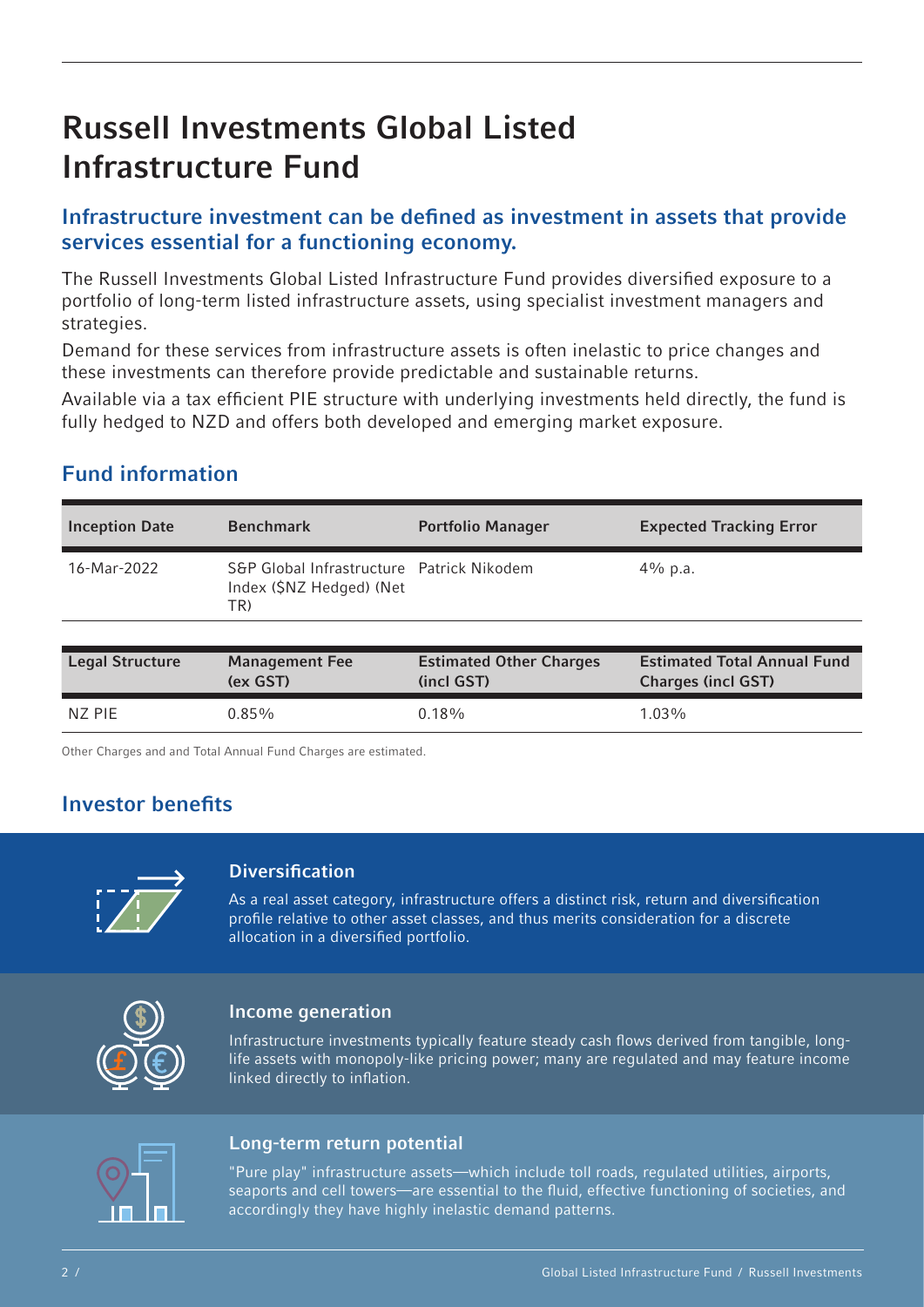Infrastructure investments typically feature steady cash flows derived from tangible, long-life assets with monopoly-like pricing power; many are regulated and may feature income linked directly to inflation.

### Most infrastructure assets are grouped into the following sectors:



**Energy** 

Power generation, transmission, distribution, renewable energy, pipelines and storage



#### **Water**

Water and waste networks, sewerage facilities and desalination plants



**Transport** 

Ports, railways, airports, roads, bridges, parking, mass transit and waterways



#### **Communications**

Cable networks, telecom lines, towers and satellites



#### Social

Hospitals, jails, schools, stadia, courts and social housing

Listed assets provide greater liquidity and transparency, and have lower management fees than direct assets.

### Monitoring the sustainability agenda

Sustainability will continue to be a key determinant of risk and opportunity for companies globally and will likely evolve over time. Our active sustainability research agenda will ensure that the Fund's strategy will adapt to reflect the changing market conditions, within a risk controlled framework. This means investors in the Fund can continue to benefit from Russell Investments' innovative sustainability practice over time.

*Russell Investments are rated at the highest-level (A+) by the United Nations-supported Principles for Responsible Investment (PRI) as well as being part of Climate Action 100+.*



Rated by the UN PRI on our approach<sup>1</sup>

2009

Became a UN PRI signatory

Climate<sup>-</sup>



Proxy votes made at 9,547 meetings in 2020<sup>2</sup>







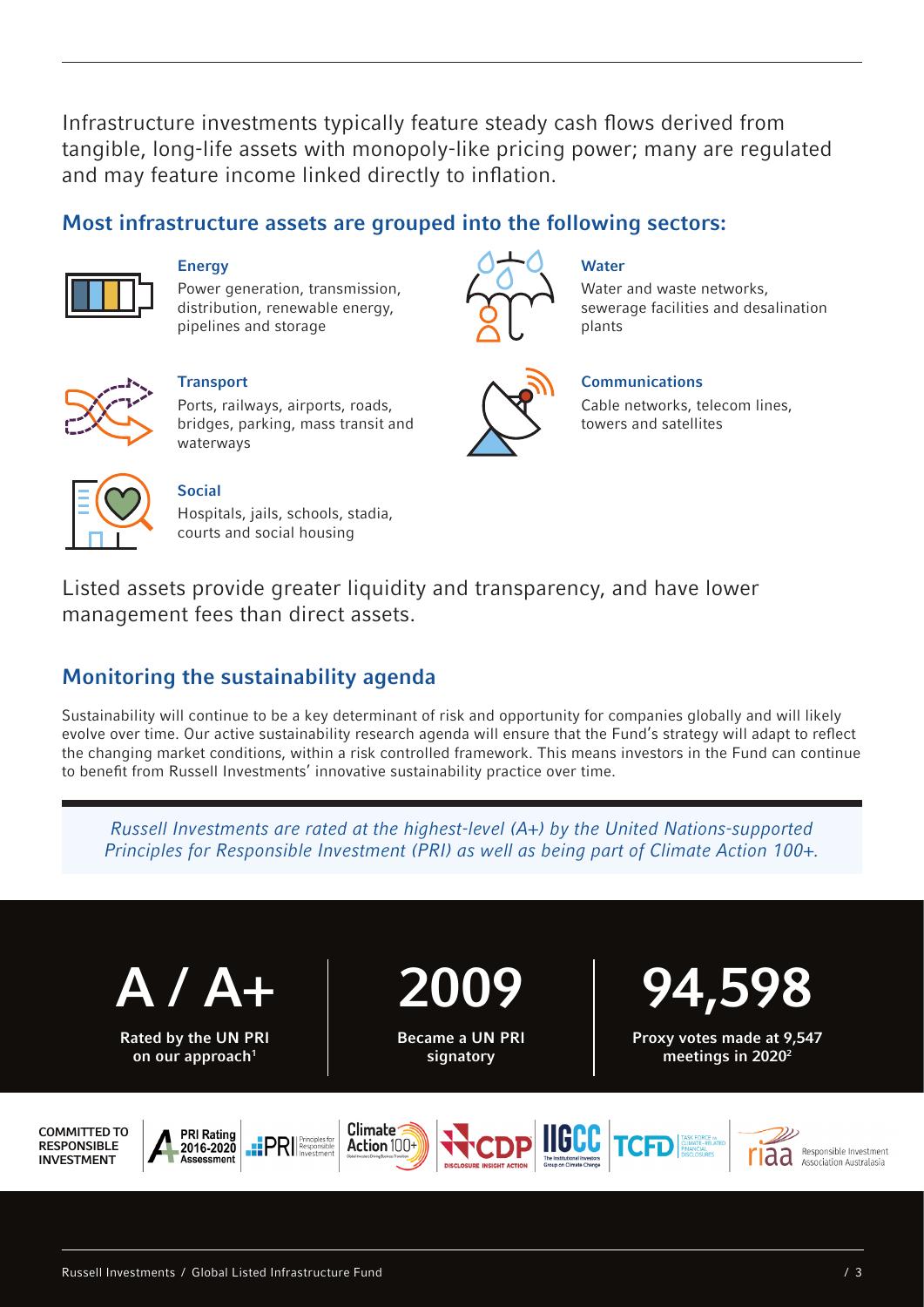### Portfolio Manager



PATRICK NIKODEM Senior Portfolio Manager

Russell Investments manages global listed infrastructure investments for clients around the world. This includes capital markets expertise, rigorous due diligence, multimanager portfolio construction, incorporating risk management and diversification for investors, and efficient implementation of investment strategy.

Patrick Nikodem is a Senior Portfolio Manager at Russell Investments. He is responsible for managing Russell Investments' real assets funds including real estate and infrastructure for institutional and private investors in the U.S. and internationally.

Patrick holds a BS in Economics and a BA in International Studies and German. Patrick joined Russell Investments in 2008.

*"The Fund provides a diversified exposure to a portfolio of longterm listed infrastructure securities, using specialist investment managers and strategies."*

### Russell Investments PIE funds

The Russell Investments PIE range provides core portfolio solutions covering major asset classes. Fund range is managed by 15+ subadvisors, and includes both large institutional and boutique underlying managers and strategies that are not readily accessible for NZ investors.

| <b>Fund</b>                                                           | <b>Investment strategy</b>             | Inception<br>Date | <b>Benchmark</b>                                                     | <b>Estimated Total Annual</b><br><b>Fund Charges (incl GST)</b> |
|-----------------------------------------------------------------------|----------------------------------------|-------------------|----------------------------------------------------------------------|-----------------------------------------------------------------|
| <b>Russell Investments New</b><br>Zealand Shares Fund                 | Active multi-manager<br>equity         | $Feb-12$          | S&P/NZX 50 Index (Gross) with<br><b>Imputation Credits</b>           | 0.79%                                                           |
| Russell Investments Global<br>Shares Fund                             | Active multi-manager<br>equity         | $Nov-12$          | MSCI ACWI Index (NR) /<br>MSCI ACWI Index (NR) - NZDH                | $0.89\%$ /<br>0.92% NZDH                                        |
| <b>Russell Investments</b><br>Sustainable Global Shares<br>$Fund*$    | Index-orientated equity                | $Dec-21$          | MSCI ACWI Index (NR) /<br>MSCI ACWI Index (NR) - NZDH                | $0.33\%$ /<br>0.36% NZDH                                        |
| <b>Russell Investments New</b><br>Zealand Fixed Interest              | Active multi-manager<br>fixed interest | Feb-12            | Bloomberg NZ Bond Composite 0+<br>Index (TR)                         | 0.49%                                                           |
| <b>Russell Investments Global</b><br>Fixed Interest Fund              | Active multi-manager<br>fixed interest | $Dec-11$          | <b>Bloomberg Barclays Global</b><br>Aggregate Bond Index - NZDH (TR) | $0.59\%$                                                        |
| Russell Investments Global<br>Listed Infrastructure Fund <sup>*</sup> | Active multi-manager                   | Mar-22            | S&P Global Infrastructure Index<br>$(NR) - NZDH$                     | $1.03\%$                                                        |

\* Target inception dates for the funds.

No application monies are currently being sought and investors cannot currently apply for units in the Russell Investments Global Listed Infrastructure Fund. If an offer of units is made, it will be made in accordance with the Financial Markets Conduct Act 2013. Total Annual Fund Charges are estimated.